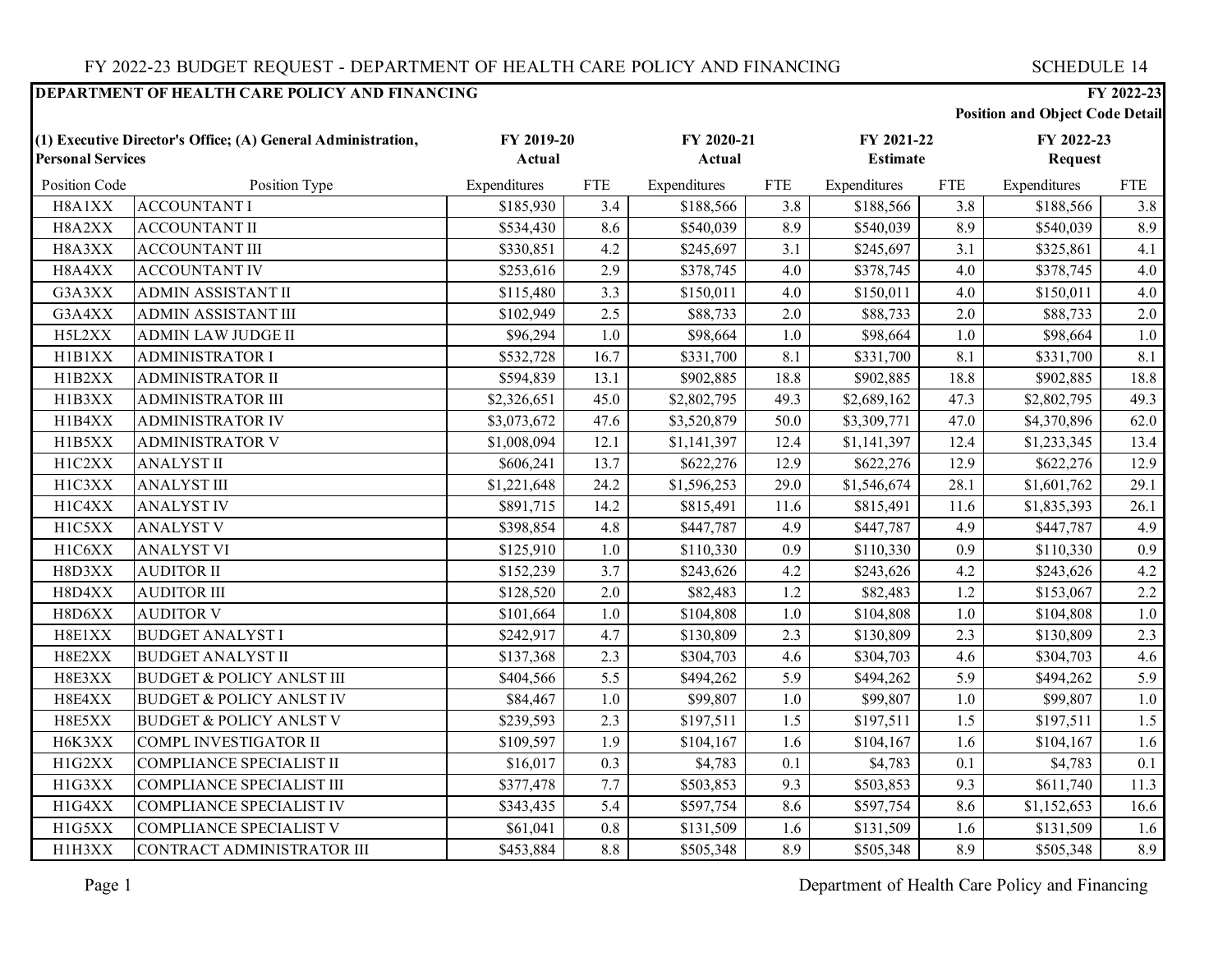#### **Position and Object Code Detail** Position Code Position Type Expenditures FTE Expenditures FTE Expenditures FTE Expenditures FTE **(1) Executive Director's Office; (A) General Administration, Personal Services FY 2019-20 Actual FY 2020-21 Actual FY 2021-22 Estimate FY 2022-23 Request** H1H4XX CONTRACT ADMINISTRATOR IV \$534,243 8.7 \$723,189 10.6 \$654,694 9.6 \$654,694 9.6 H1H5XX CONTRACT ADMINISTRATOR V \$63,376 0.9 \$72,969 0.9 \$72,969 0.9 \$72,969 0.9 H8C1XX CONTROLLER I \$57,442 0.6 \$115,219 1.1 \$115,219 1.1 \$115,219 1.1 H8C2XX CONTROLLER II \$226,760 2.0 \$251,700 2.0 \$251,700 2.0 \$251,700 2.0 H8C3XX CONTROLLER III \$131,496 1.0 \$145,774 1.0 \$145,774 1.0 \$145,774 1.0 H1I3XX GRANTS SPECIALIST III  $\begin{array}{ccc} 1,441 & 0.0 & 0 & 0.0 \\ 0,0 & 0 & 0 & 0.0 \end{array}$   $\begin{array}{ccc} 0.0 & 0 & 0.0 \\ 0.0 & 0 & 0.0 \end{array}$   $\begin{array}{ccc} 0.0 & 0 & 0.0 \\ 0.0 & 0 & 0.0 \end{array}$ H1I4XX GRANTS SPECIALIST IV \$0 0.0 \$69,865 1.0 \$69,865 1.0 \$69,865 1.0 H1I5XX GRANTS SPECIALIST V | \$27,215 0.3 \$0 0.0 \$0 0.0 \$0 0.0 \$0 \$0 0.0 H4G3XX HUMAN RESOURCES SPECIALIST III \$226,920 3.9 \$142,611 2.3 \$142,611 2.3 \$142,611 2.3 H4G4XX HUMAN RESOURCES SPECIALIST IV | \$57,352 | 0.9 | \$211,708 | \$211,708 | \$211,708 | \$211,708 | \$211,708 3.0 H4G5XX HUMAN RESOURCES SPECIALIST V 883.493 | 1.0 \$94.812 | 1.0 \$94.812 | 1.0 \$94.812 1.0 \$94.812 1.0 H5E2XX LEGAL ASSISTANT II \$51,524 0.7 \$0 0.0 \$0 0.0 \$0 0.0 H1Q2XX LIAISON II \$45,882 1.0 \$46,629 1.0 \$46,629 1.0 \$46,629 1.0 H1Q3XX LIAISON III \$237,334 4.6 \$177,784 3.0 \$177,784 3.0 \$177,784 3.0 H1Q4XX LIAISON IV \$4,803 0.1 \$81,573 1.2 \$81,573 1.2 \$147,083 2.2 H6G8XX MANAGEMENT \$1,317,784 10.9 \$1,544,031 11.4 \$1,544,031 11.4 \$1,544,031 11.4 H4K3XX MARKETING & COMMUNICATIONS SPECIALIST III **SPECIALIST III SECONTRANCE AREA SUBACTES** 1.8 **118,164** 2.0 **5118,164** 2.0 **5118,164** 2.0 H4K4XX MARKETING & COMMUNICATIONS SPECIALIST IV **SALUS AND SEPECIALIST IV** 8292,331 **5292**,331 **4.3** \$292,331 **4.3** \$292,331 4.3 H4K5XX MARKETING & COMMUNICATIONS SPECIALIST V **EXAMPLE SPECIALIST V** 881,081 0.9 \$75,043 0.8 \$75,043 0.8 \$75,043 0.8 H4K6XX MARKETING & COMMUNICATIONS SPECIALIST VI  $$17,884$   $$0.2$   $$0.0$   $$0.0$   $$0.0$   $$0.0$   $$0.0$   $$0.0$ C7E1XX NURSE CONSULTANT \$101,419 1.2 \$85,543 0.9 \$85,543 0.9 \$85,543 0.9 C8E1XX PHARMACY I \$113,521 1.1 \$203,483 2.0 \$203,483 2.0 \$203,483 2.0 C8E2XX PHARMACY II \$191,467 1.8 \$233,603 2.0 \$233,603 2.0 \$233,603 2.0 C8E3XX PHARMACY III \$79,420 0.7 \$264,882 2.0 \$264,882 2.0 \$264,882 2.0 H1R1XX POLICY ADVISOR I \$3,621 0.1 \$0 0.0 \$0 0.0 \$0 0.0 \$0 0.0 H1R3XX POLICY ADVISOR III \$669,979 12.4 \$773,180 14.2 \$718,899 13.2 \$718,899 13.2 H1R4XX POLICY ADVISOR IV \$400,525 6.2 \$652,439 9.5 \$652,439 9.5 \$652,439 9.5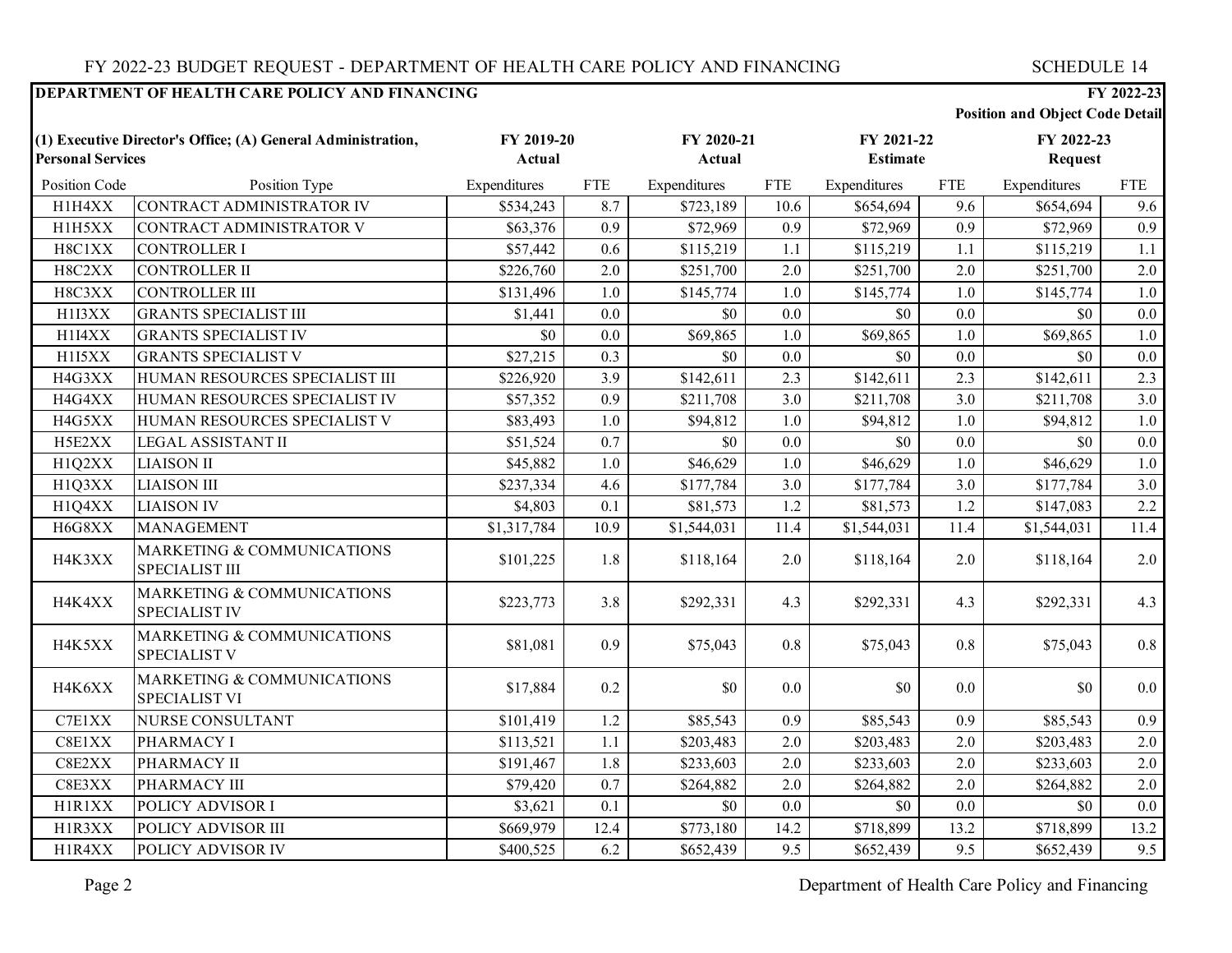**Position and Object Code Detail**

| (1) Executive Director's Office; (A) General Administration,<br><b>Personal Services</b> |                           | FY 2019-20<br>Actual |            | FY 2020-21<br>Actual |            | FY 2021-22<br><b>Estimate</b> |            | FY 2022-23<br><b>Request</b> |            |
|------------------------------------------------------------------------------------------|---------------------------|----------------------|------------|----------------------|------------|-------------------------------|------------|------------------------------|------------|
|                                                                                          |                           |                      |            |                      |            |                               |            |                              |            |
| Position Code                                                                            | Position Type             | Expenditures         | <b>FTE</b> | Expenditures         | <b>FTE</b> | Expenditures                  | <b>FTE</b> | Expenditures                 | <b>FTE</b> |
| H1R5XX                                                                                   | POLICY ADVISOR V          | \$162,305            | 1.8        | \$283,657            | 3.0        | \$283,657                     | 3.0        | \$283,657                    | 3.0        |
| H4R1XX                                                                                   | PROGRAM ASSISTANT I       | \$531,052            | 11.0       | \$641,716            | 12.0       | \$641,716                     | 12.0       | \$641,716                    | 12.0       |
| H4R2XX                                                                                   | PROGRAM ASSISTANT II      | \$304,568            | 5.7        | \$398,810            | 7.0        | \$398,810                     | 7.0        | \$398,810                    | 7.0        |
| H1A1XX                                                                                   | PROGRAM COORDINATOR       | \$108,815            | 2.1        | \$62,928             | 1.0        | \$62,928                      | 1.0        | \$62,928                     | 1.0        |
| H1A2XX                                                                                   | PROGRAM MANAGEMENT I      | \$1,821,321          | 23.7       | \$2,154,151          | 25.3       | \$2,069,084                   | 24.3       | \$2,154,151                  | 25.3       |
| H1A3XX                                                                                   | PROGRAM MANAGEMENT II     | \$2,326,364          | 24.7       | \$3,628,913          | 35.7       | \$3,425,484                   | 33.7       | \$3,934,056                  | 38.7       |
| H1A4XX                                                                                   | PROGRAM MANAGEMENT III    | \$1,178,706          | 11.2       | \$1,259,821          | 10.1       | \$1,259,821                   | 10.1       | \$1,259,821                  | 10.1       |
| H1K1XX                                                                                   | PROJECT COORDINATOR       | \$469,437            | 9.1        | \$369,170            | 6.8        | \$369,170                     | 6.8        | \$478,494                    | 8.8        |
| H1K2XX                                                                                   | PROJECT MANAGER I         | \$335,148            | 5.3        | \$487,646            | 6.8        | \$487,646                     | 6.8        | \$772,906                    | 10.8       |
| H1K3XX                                                                                   | PROJECT MANAGER II        | \$94,309             | 1.2        | \$196,326            | 2.2        | \$196,326                     | 2.2        | \$196,326                    | 2.2        |
| H1K4XX                                                                                   | PROJECT MANAGER III       | \$97,662             | 1.0        | \$107,787            | 1.0        | \$107,787                     | 1.0        | \$107,787                    | 1.0        |
| H1L2XX                                                                                   | PURCHASING AGENT II       | \$23,113             | 0.5        | \$0                  | 0.0        | \$0                           | 0.0        | \$0                          | 0.0        |
| H1L3XX                                                                                   | PURCHASING AGENT III      | \$193,829            | 3.8        | \$249,604            | 4.6        | \$249,604                     | 4.6        | \$249,604                    | 4.6        |
| H1L4XX                                                                                   | PURCHASING AGENT IV       | \$38,867             | 0.6        | \$51,917             | 0.8        | \$51,917                      | 0.8        | \$51,917                     | 0.8        |
| H1L5XX                                                                                   | PURCHASING AGENT V        | \$101,340            | 1.3        | \$154,190            | 1.8        | \$154,190                     | 1.8        | \$154,190                    | 1.8        |
| H1L6XX                                                                                   | PURCHASING AGENT VI       | \$80,654             | 0.8        | \$0                  | 0.0        | \$0                           | 0.0        | \$0                          | 0.0        |
| H1L7XX                                                                                   | PURCHASING AGENT VII      | \$30,118             | 0.2        | \$134,955            | $1.0\,$    | \$134,955                     | 1.0        | \$134,955                    | 1.0        |
| H8G1IX                                                                                   | RATE/FINANCIAL ANLYST INT | \$219,807            | 5.1        | \$186,072            | 3.9        | \$186,072                     | 3.9        | \$186,072                    | 3.9        |
| H8G2XX                                                                                   | RATE/FINANCIAL ANLYST I   | \$361,312            | 7.4        | \$623,002            | 12.2       | \$623,002                     | 12.2       | \$623,002                    | 12.2       |
| H8G3XX                                                                                   | RATE/FINANCIAL ANLYST II  | \$375,283            | 6.2        | \$458,864            | 7.1        | \$458,864                     | 7.1        | \$458,864                    | 7.1        |
| H8G4XX                                                                                   | RATE/FINANCIAL ANLYST III | \$597,080            | 7.8        | \$563,290            | 6.6        | \$563,290                     | 6.6        | \$1,161,621                  | 13.6       |
| H8G5XX                                                                                   | RATE/FINANCIAL ANLYST IV  | \$309,855            | 3.6        | \$542,166            | 6.3        | \$542,166                     | 6.3        | \$715,333                    | 8.3        |
| H1T3XX                                                                                   | SOC SERVICES SPEC III     | \$0                  | 0.0        | \$87,248             | 1.6        | \$87,248                      | 1.6        | \$87,248                     | 1.6        |
| H1T5XX                                                                                   | SOC SERVICES SPEC V       | \$74,466             | 1.0        | \$81,876             | 1.0        | \$81,876                      | 1.0        | \$81,876                     | 1.0        |
| I1B1XX                                                                                   | STATISTICAL ANALYST I     | \$417,474            | 7.7        | \$537,962            | 9.1        | \$537,962                     | 9.1        | \$537,962                    | 9.1        |
| I1B2XX                                                                                   | STATISTICAL ANALYST II    | \$428,592            | 7.4        | \$431,578            | 6.7        | \$431,578                     | 6.7        | \$431,578                    | 6.7        |
| I1B3XX                                                                                   | STATISTICAL ANALYST III   | \$234,403            | 3.3        | \$402,158            | 5.1        | \$402,158                     | 5.1        | \$558,402                    | 7.1        |
| I1B4XX                                                                                   | STATISTICAL ANALYST IV    | \$470,771            | 5.7        | \$481,229            | 5.2        | \$481,229                     | 5.2        | \$481,229                    | 5.2        |
| H4M2TX                                                                                   | <b>TECHNICIAN II</b>      | \$37,209             | 1.0        | \$40,344             | 1.0        | \$40,344                      | 1.0        | \$40,344                     | 1.0        |
| H4M3XX                                                                                   | <b>TECHNICIAN III</b>     | \$122,941            | 2.9        | \$90,743             | 2.0        | \$90,743                      | 2.0        | \$90,743                     | 2.0        |
| H4M4XX                                                                                   | <b>TECHNICIAN IV</b>      | \$145,652            | 3.0        | \$51,648             | 1.0        | \$51,648                      | 1.0        | \$51,648                     | 1.0        |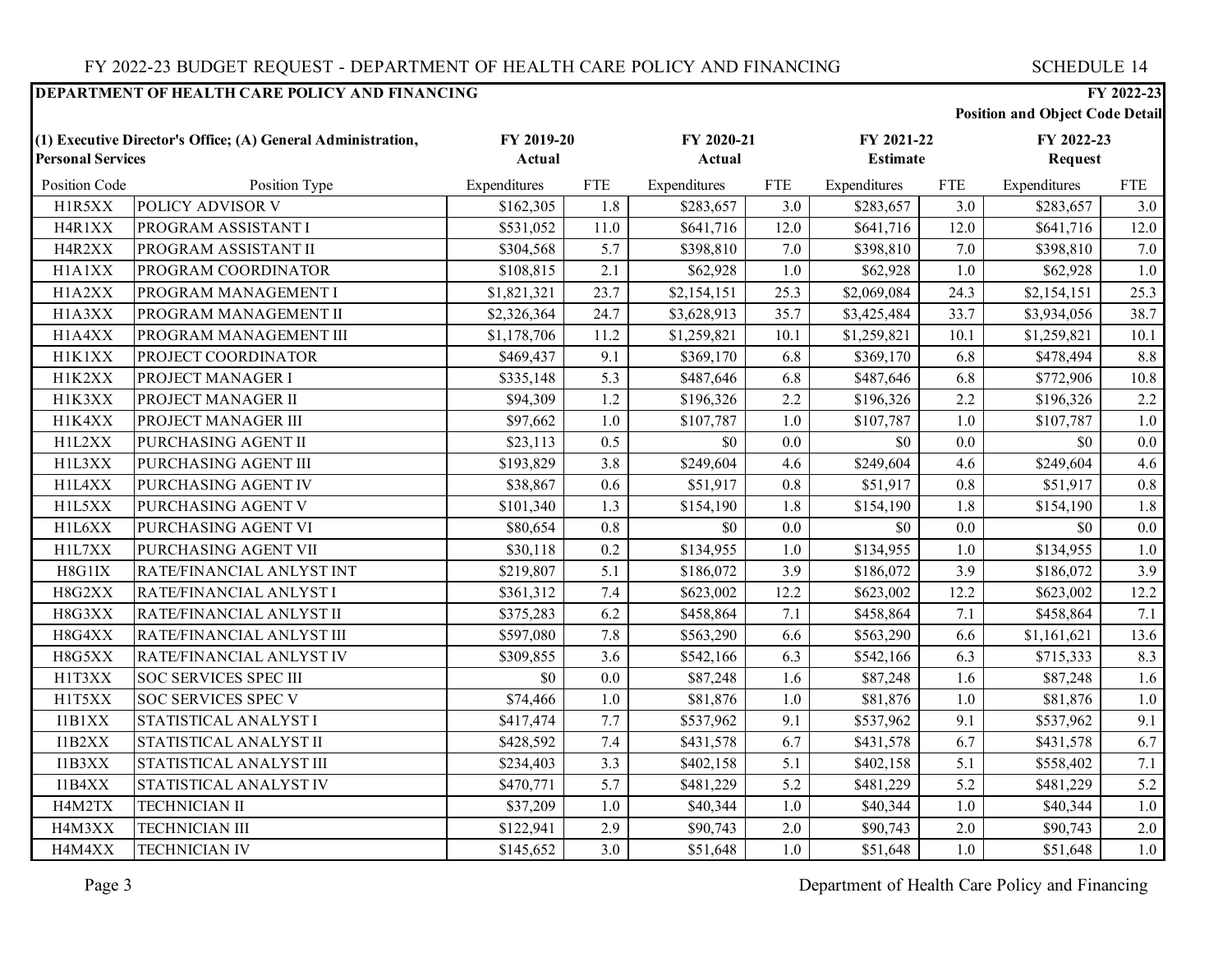#### **DEPARTMENT OF HEALTH CARE POLICY AND FINANCING FY 2022-23 Position and Object Code Detail** Position Code Position Type Expenditures FTE Expenditures FTE Expenditures FTE Expenditures FTE **(1) Executive Director's Office; (A) General Administration, Personal Services FY 2019-20 Actual FY 2020-21 Actual FY 2021-22 Estimate FY 2022-23 Request** H4I2XX TRAINING SPECIALIST II \$29,759 0.6 \$47,422 1.3 \$47,422 1.3 \$47,422 1.3 H4I3XX TRAINING SPECIALIST III \$458,842 8.4 \$604,395 9.9 \$604,395 9.9 \$604,395 9.9 H4I4XX TRAINING SPECIALIST IV \$227,114 3.3 \$211,354 2.8 \$211,354 2.8 \$211,354 2.8 H4I5XX TRAINING SPECIALIST V (51,891 0.7 \ \$85,848 1.0 \ \$85,848 1.0 \ \$85,848 1.0 \ \$85,848 1.0 \ \$85,848 1.0 P1A1XX TEMPORARY AIDE \$13,343 0.4 \$13,592 0.2 \$13,592 0.2 \$13,592 0.2 160SES SENIOR EXECUTIVE SERVICE \$1,068,487 7.6 \$1,437,997 9.9 \$1,286,256 8.9 \$1,286,256 8.9 160HRD HUMAN RESOURCES DIRECTOR \$108,106 1.0 \$119,640 1.0 \$119,640 1.0 \$119,640 1.0 160CFO CHIEF FINANCIAL OFFICER 1.0 \$158,427 | 1.0 \$184,753 | 1.0 \$184,753 | 1.0 \$184,753 1.0 \$184,753 1.0 160DLL DEPARTMENT LEGISLATIVE LIAISON | \$75,066 | 0.9 \$90,915 | \$90,915 0.9 \$90,915 0.9 \$90,915 0.9 160PIO PUBLIC INFORMATION OFFICER 1.0 \$87,450 | 1.0 \$96,288 | 1.0 \$96,288 | 1.0 \$96,288 | 1.0 161000 ADMIN ASSISTANT 562,709 1.0 \$67,794 1.0 \$67,794 1.0 \$67,794 1.0 166000 EXECUTIVE DIRECTOR \$176,806 1.0 \$204,296 1.0 \$204,296 1.0 \$204,296 1.0 **Total Full and Part-time Employee Expenditures \$33,754,196 525.2 \$41,788,265 572.8 \$40,850,931 560.9 \$45,987,639 630.4**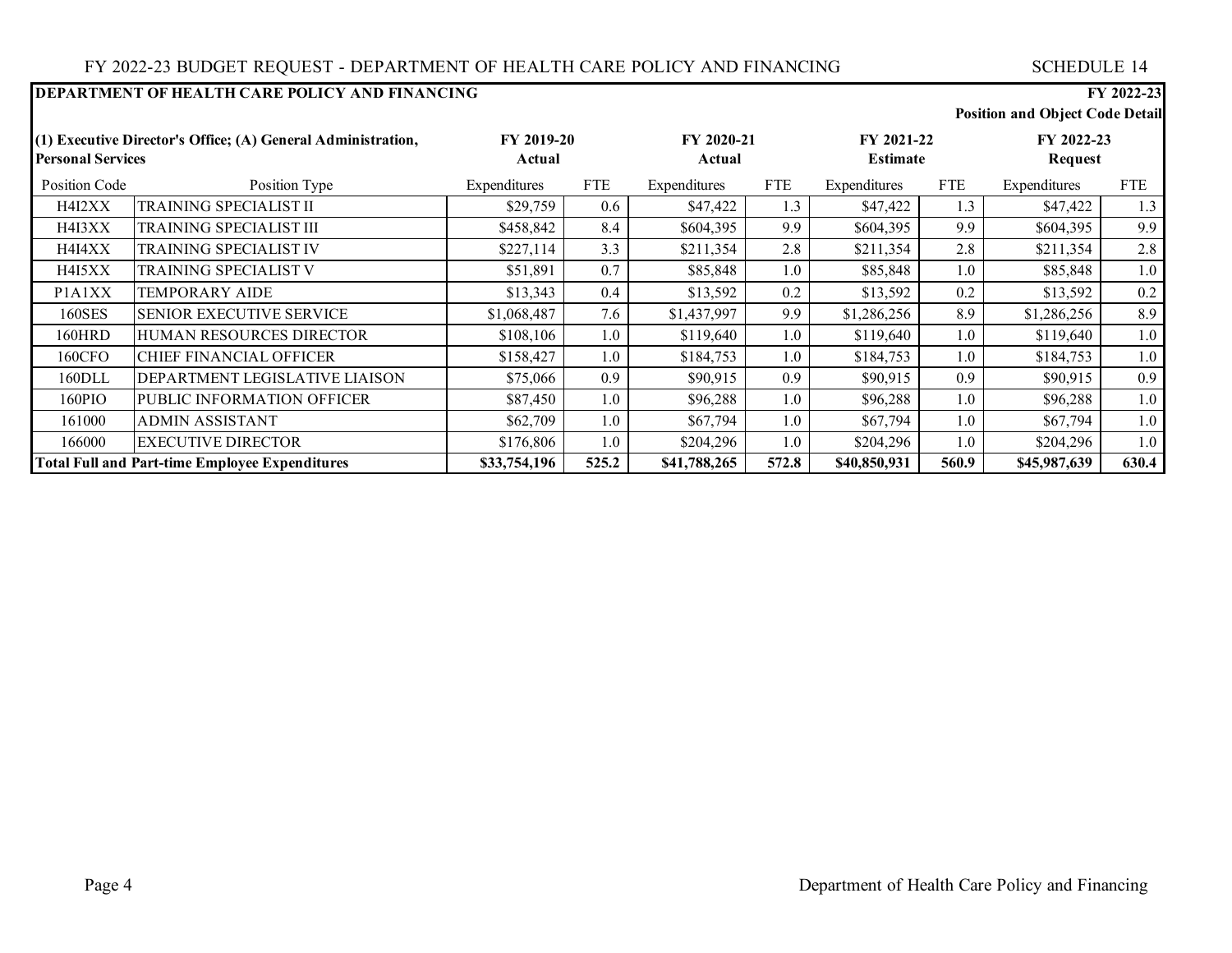# FY 2022-23 BUDGET REQUEST - DEPARTMENT OF HEALTH CARE POLICY AND FINANCING SCHEDULE 14

|                                                              | DEPARTMENT OF HEALTH CARE POLICY AND FINANCING<br>FY 2022-23                                                                              |                   |        |              |            |              |                 |                                        |            |
|--------------------------------------------------------------|-------------------------------------------------------------------------------------------------------------------------------------------|-------------------|--------|--------------|------------|--------------|-----------------|----------------------------------------|------------|
|                                                              |                                                                                                                                           |                   |        |              |            |              |                 | <b>Position and Object Code Detail</b> |            |
| (1) Executive Director's Office; (A) General Administration, |                                                                                                                                           | <b>FY 2019-20</b> |        | FY 2020-21   |            | FY 2021-22   |                 | FY 2022-23                             |            |
| <b>Personal Services</b>                                     |                                                                                                                                           | Actual            |        | Actual       |            |              | <b>Estimate</b> | Request                                |            |
| Position Code                                                | Position Type                                                                                                                             | Expenditures      | FTE    | Expenditures | <b>FTE</b> | Expenditures | <b>FTE</b>      | Expenditures                           | <b>FTE</b> |
| <b>PERA Contributions</b>                                    |                                                                                                                                           | \$3,455,950       | N/A    | \$4,165,251  | N/A        | \$4,452,752  | N/A             | \$5,012,653                            | N/A        |
| Medicare                                                     |                                                                                                                                           | \$537,483         | N/A    | \$587,164    | N/A        | \$612,764    | N/A             | \$689,815                              | N/A        |
| Overtime Wages                                               |                                                                                                                                           | \$146             | N/A    | \$844        | N/A        | \$0          | N/A             | \$0                                    | N/A        |
| <b>State Temporary Employees</b>                             |                                                                                                                                           | \$761,357         | N/A    | \$469,893    | N/A        | \$469,893    | N/A             | \$469,893                              | N/A        |
| Sick and Annual Leave Payouts                                |                                                                                                                                           | \$196,625         | N/A    | \$265,924    | N/A        | \$265,924    | N/A             | \$265,924                              | N/A        |
| <b>Employee Cash Incentives</b>                              |                                                                                                                                           | \$24,775          | N/A    | \$15,325     | N/A        | \$15,325     | N/A             | \$15,325                               | N/A        |
| Other Retirement Plans                                       |                                                                                                                                           | \$410,929         | N/A    | \$275,537    | N/A        | \$275,537    | N/A             | \$275,537                              | N/A        |
| <b>Salary Survey</b>                                         |                                                                                                                                           | \$0               | N/A    | \$0          | N/A        | \$1,273,930  | N/A             | \$1,739,584                            | N/A        |
|                                                              | <b>Total Temporary, Contract, and Other Expenditures</b>                                                                                  | \$5,729,509       | 0.0    | \$5,779,938  | 0.0        | \$7,366,125  | 0.0             | \$8,468,731                            | 0.0        |
| Pots Expenditures <sup>1</sup>                               |                                                                                                                                           | \$8,914,076       | N/A    | \$10,062,405 | N/A        | \$9,475,028  | N/A             | \$13,230,311                           | $\rm N/A$  |
| <b>Total Expenditures for Line Item</b>                      |                                                                                                                                           | \$48,397,781      | 525.2  | \$57,630,608 | 572.8      | \$57,692,085 | 560.9           | \$67,686,681                           | 630.4      |
| Total Spending Authority for Line Item <sup>2</sup>          |                                                                                                                                           | \$49,365,243      | 500.0  | \$59,315,235 | 517.1      | \$57,692,084 | 560.9           | \$67,686,680                           | 630.4      |
| <b>Amount Under/(Over) Expended</b>                          |                                                                                                                                           | \$967,462         | (25.2) | \$1,684,627  | (55.7)     | \$0          | 0.0             | \$0                                    | 0.0        |
|                                                              | Actual Year Pots expenditures exclude Salary Survey and Performance-based Pay. Estimate and Request Year Pots expenditures are estimated. |                   |        |              |            |              |                 |                                        |            |

 $2$  Spending Authority includes Pots allocations.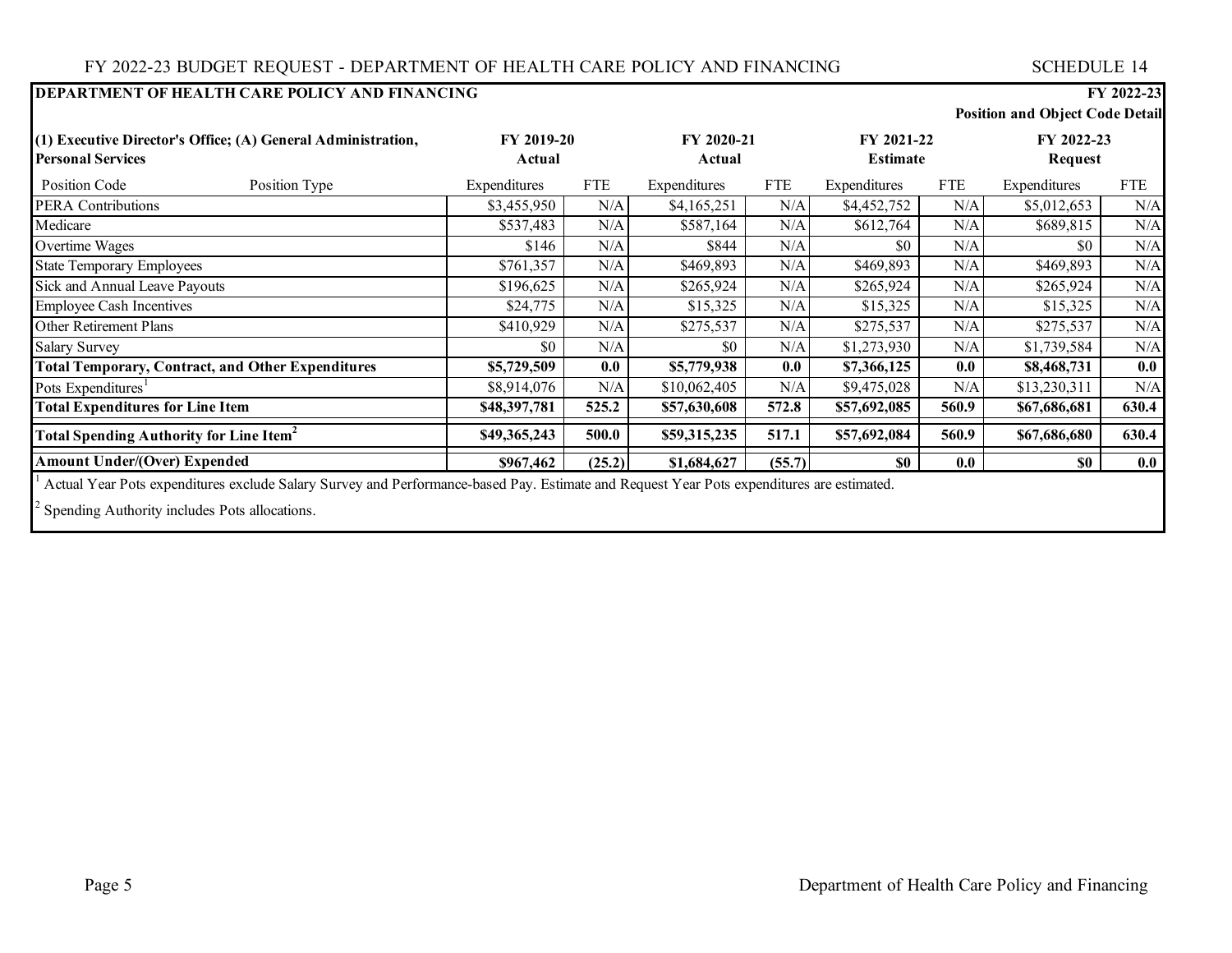**(1) Executive Director's Office; (A) General Administration, Operating Expenses**

| <b>Object Code</b> | <b>Object Code Description</b>                            | FY 2019-20<br>Actual | FY 2020-21<br>Actual | FY 2021-22<br><b>Estimate</b> | FY 2022-23<br><b>Request</b> |
|--------------------|-----------------------------------------------------------|----------------------|----------------------|-------------------------------|------------------------------|
| 1920               | Personal Services - Professional                          | \$80,921             | \$114,049            | \$114,049                     | \$114,049                    |
| 2000               | <b>Operating Expense</b>                                  | \$0                  | \$0                  | \$1,386,628                   | \$1,608,060                  |
| 2160               | Other Cleaning Services                                   | \$0                  | \$0                  | \$0                           | \$0                          |
| 2210               | Other Maintenance                                         | \$593                | \$3,622              | \$3,622                       | \$3,622                      |
| 2220               | <b>Building Maintenance</b>                               | \$0                  | \$4,525              | \$4,525                       | \$4,525                      |
| 2230               | <b>Equipment Maintenance</b>                              | \$6,624              | \$3,646              | \$3,646                       | \$3,646                      |
| 2231               | Information Technology Maintenance                        | \$9,084              | \$0                  | \$0                           | \$0                          |
| 2250               | Miscellaneous Rentals                                     | \$106                | \$0                  | \$0                           | \$0                          |
| 2251               | Miscellaneous Rentals                                     | \$0                  | \$0                  | \$0                           | \$0                          |
| 2252               | Rental/Motor Pool Mile Charge                             | \$9,885              | \$0                  | \$0                           | \$0                          |
| 2253               | Rental of Equipment                                       | \$905                | \$1,268              | \$1,268                       | \$1,268                      |
| 2255               | Rental of Buildings                                       | \$0                  | \$0                  | \$0                           | \$0                          |
| 2258               | Parking Fees                                              | \$18,570             | \$12,925             | \$12,925                      | \$12,925                     |
| 2310               | <b>Purchased Construction Services</b>                    | \$0                  | \$0                  | \$0                           | \$0                          |
| 2510               | <b>In-State Travel</b>                                    | \$20,124             | \$52                 | \$52                          | \$52                         |
| 2511               | <b>In-State Common Carrier Fares</b>                      | \$9,043              | \$1                  | \$1                           | \$1                          |
| 2512               | In-State Personal Travel Per Diem                         | \$6,378              | \$36                 | \$36                          | \$36                         |
| 2513               | In-State Personal Vehicle Reimbursement                   | \$11,586             | \$0                  | \$0                           | \$0                          |
| 2514               | <b>State-Owned Aircraft</b>                               | \$2,125              | \$0                  | \$0                           | \$0                          |
| 2520               | In-State Travel/Non-Employee                              | \$535                | \$0                  | \$0                           | \$0                          |
| 2521               | In-State/Non-Employee - Common Carrier                    | \$790                | \$0                  | \$0                           | \$0                          |
| 2522               | In-State/Non-Employee - Personal Per Diem                 | \$625                | \$0                  | \$0                           | \$0                          |
| 2523               | In-State/Non-Employee - Personal Vehicle<br>Reimbursement | \$2,646              | \$0                  | \$0                           | \$0                          |
| 2530               | Out-Of-State Travel                                       | \$16,935             | (\$2,089)            | \$0                           | \$0                          |
| 2531               | Out-Of-State Common Carrier Fares                         | \$17,204             | \$469                | \$469                         | \$469                        |
| 2532               | Out-Of-State Personal Travel Per Diem                     | \$4,388              | \$76                 | \$76                          | \$76                         |
| 2533               | Out-Of-State Personal Vehicle Reimbursement               | \$0                  | \$0                  | \$0                           | \$0                          |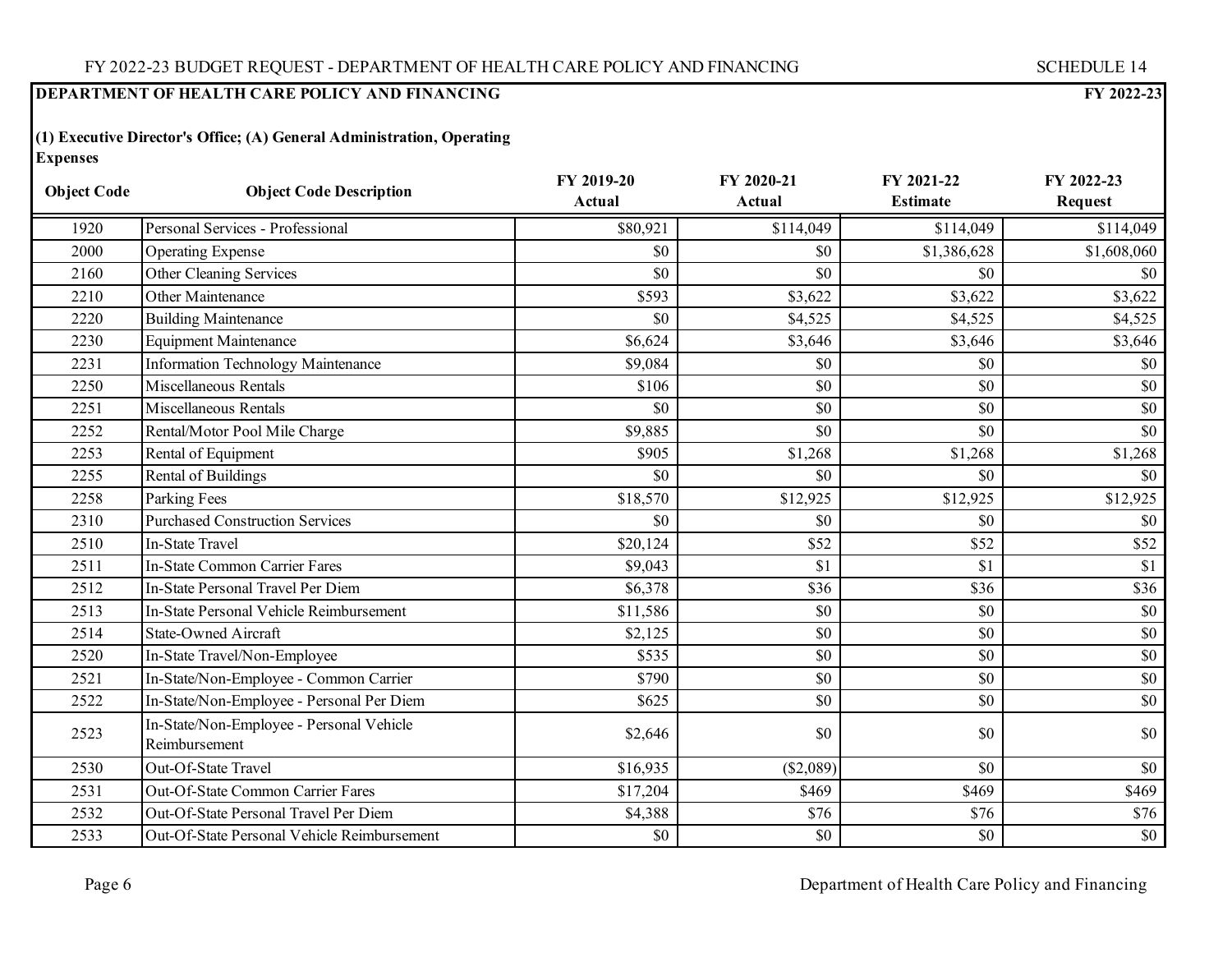**(1) Executive Director's Office; (A) General Administration, Operating Expenses**

| <b>Object Code</b> | <b>Object Code Description</b>                                | FY 2019-20 | FY 2020-21 | FY 2021-22      | FY 2022-23       |
|--------------------|---------------------------------------------------------------|------------|------------|-----------------|------------------|
|                    |                                                               | Actual     | Actual     | <b>Estimate</b> | <b>Request</b>   |
| 2540               | Out-Of-State Travel/Non-Employee                              | \$0        | \$0        | \$0             | \$0              |
| 2541               | Out-Of-State/Non-Employee - Common Carrier                    | \$0        | \$0        | \$0             | \$0              |
| 2542               | Out-of-State/Non-Employee - Personal Per Diem                 | \$0        | \$0        | \$0             | \$0              |
| 2543               | Out-of-State/Non-Employee - Personal Vehicle<br>Reimbursement | \$0        | \$0        | \$0             | \$0              |
| 2610               | <b>Advertising And Marketing</b>                              | \$5,420    | \$0        | \$0             | \$0              |
| 2630               | Communication Charges - External                              | \$467,609  | \$405,996  | \$405,996       | \$405,996        |
| 2631               | Communication Charges - Office Of Information<br>Technology   | \$82,386   | \$62,526   | \$62,526        | \$62,526         |
| 2650               | Office of Information Technology Purchased Services           | \$0        | \$0        | \$0             | \$0 <sub>1</sub> |
| 2670               | Education Services From Higher Education Enterprises          | \$0        | \$2,441    | \$2,441         | \$2,441          |
| 2680               | Printing and Reproduction Services                            | \$142,332  | \$60,897   | \$60,897        | \$60,897         |
| 2690               | Legal Services                                                | \$0        | \$1,323    | \$1,323         | \$1,323          |
| 2710               | <b>Purchased Medical Services</b>                             | \$0        | \$180      | \$180           | \$180            |
| 2810               | Freight                                                       | \$3,560    | \$735      | \$735           | \$735            |
| 2820               | <b>Purchased Services</b>                                     | \$64,606   | \$30,723   | \$30,723        | \$30,723         |
| 3110               | Supplies & Materials                                          | \$63,154   | \$15,725   | \$15,725        | \$15,725         |
| 3120               | Books/Periodicals/Subscriptions                               | \$76,765   | \$114,158  | \$114,158       | \$114,158        |
| 3121               | Office Supplies                                               | \$53,085   | \$15,531   | \$15,531        | \$15,531         |
| 3123               | Postage                                                       | \$91,747   | \$50,023   | \$50,023        | \$50,023         |
| 3126               | Repair and Maintenance                                        | \$0        | \$585      | \$585           | \$585            |
| 3128               | Noncapitalizable Equipment                                    | \$41,621   | \$0        | \$0             | \$0              |
| 3131               | Noncapitalizable Building Materials                           | \$63       | \$0        | \$0             | \$0              |
| 3132               | Noncapitalizable Furniture And Office Systems                 | \$72,655   | \$1,329    | \$1,329         | \$1,329          |
| 3140               | Noncapitalizable Information Technology                       | \$552,658  | \$340,220  | \$340,220       | \$340,220        |
| 3145               | Software Subscriptions                                        | \$6,867    | \$54,936   | \$54,936        | \$54,936         |
| 4100               | Other Operating Expenses                                      | \$112      | \$286      | \$286           | \$286            |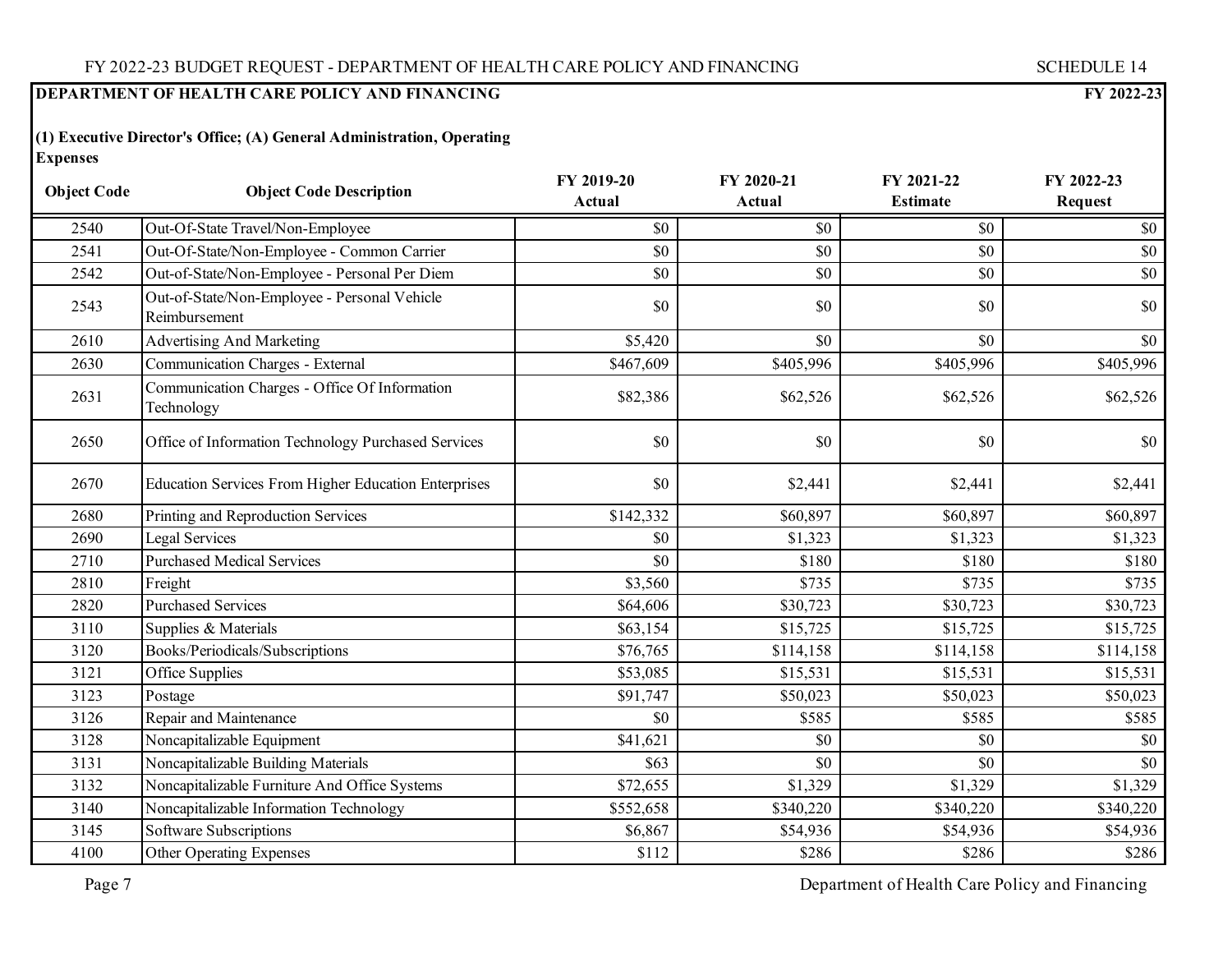**(1) Executive Director's Office; (A) General Administration, Operating Expenses**

| <b>Object Code</b>                            | <b>Object Code Description</b>                    | <b>FY 2019-20</b><br>FY 2020-21<br>Actual<br>Actual |             | FY 2021-22<br><b>Estimate</b> | FY 2022-23<br>Request |
|-----------------------------------------------|---------------------------------------------------|-----------------------------------------------------|-------------|-------------------------------|-----------------------|
| 4105                                          | <b>Bank Card Fees</b>                             | \$35,706                                            | \$3,763     | \$3,763                       | \$3,763               |
| 4111                                          | Prizes And Awards                                 | \$36,766                                            | \$7,555     | \$7,555                       | \$7,555               |
| 4140                                          | Dues And Memberships                              | \$29,710                                            | \$37,705    | \$37,705                      | \$37,705              |
| 4170                                          | Miscellaneous Fees And Fines                      | \$1,148                                             | \$52        | \$52                          | \$52                  |
| 4180                                          | <b>Official Functions</b>                         | \$61,675                                            | \$1,933     | \$1,933                       | \$1,933               |
| 4181                                          | Customer Workshops                                | \$0                                                 | \$500       | \$500                         | \$500                 |
| 4200                                          | <b>Purchase Discounts</b>                         | \$0                                                 | \$0         | \$0                           | \$0                   |
| 4220                                          | <b>Registration Fees</b>                          | \$90,525                                            | \$38,894    | \$38,894                      | \$38,894              |
| 6211                                          | Information Technology - Direct Purchase          | \$0                                                 | \$0         | \$0                           | \$0                   |
| 70RX                                          | <b>State Employees Reserve Fund Reversions</b>    | \$0                                                 | \$401,815   | \$0                           | \$0                   |
|                                               | <b>Total Expenditures Denoted in Object Codes</b> | \$2,199,237                                         | \$1,788,411 | \$2,775,314                   | \$2,996,746           |
| <b>Total Spending Authority for Line Item</b> |                                                   | \$2,347,290                                         | \$2,746,416 | \$2,775,315                   | \$2,996,747           |
|                                               | <b>Amount Under/(Over) Expended</b>               | \$148,053                                           | \$958,004   | \$0                           | \$0                   |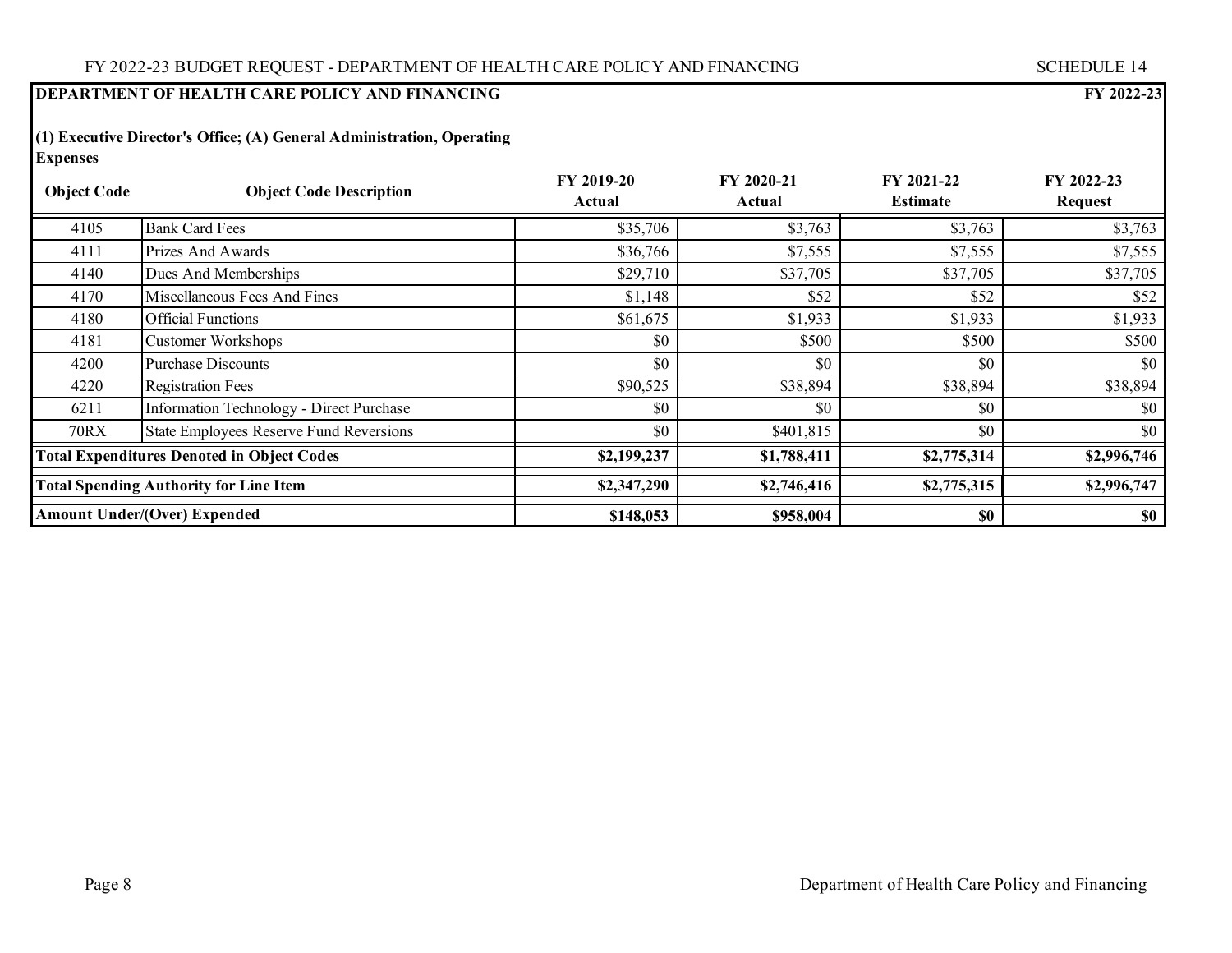# FY 2022-23 BUDGET REQUEST - DEPARTMENT OF HEALTH CARE POLICY AND FINANCING

| <b>SCHEDULE 14</b> |  |  |  |
|--------------------|--|--|--|
|                    |  |  |  |

| <b>Position and Object Code Detail</b> |
|----------------------------------------|
|----------------------------------------|

| (1) Executive Director's Office; (C) Information Technology<br><b>Contracts and Projects, Office of eHealth Innovations</b><br><b>Operations</b> |                                                                  | FY 2019-20<br>Actual |                  | FY 2020-21<br>Actual  |                  | FY 2021-22<br><b>Estimate</b> |                  | FY 2022-23<br><b>Request</b> |                  |
|--------------------------------------------------------------------------------------------------------------------------------------------------|------------------------------------------------------------------|----------------------|------------------|-----------------------|------------------|-------------------------------|------------------|------------------------------|------------------|
| Position Code                                                                                                                                    | Position Type                                                    | Expenditures         | <b>FTE</b>       | Expenditures          | <b>FTE</b>       | Expenditures                  | <b>FTE</b>       | Expenditures                 | <b>FTE</b>       |
| H1A4XX                                                                                                                                           | PROGRAM MANAGEMENT III                                           | \$0                  | 0.0              | \$0                   | 0.0              | \$96,288                      | 1.0              | \$96,288                     | 1.0              |
| H4R2XX                                                                                                                                           | PROGRAM ASSISTANT II                                             | \$0                  | 0.0              | \$0                   | 0.0              | \$54,336                      | 1.0              | \$54,336                     | 1.0              |
| H1L2XX                                                                                                                                           | PURCHASING AGENT II                                              | \$2,306              | 0.0              | \$0                   | 0.0              | \$0                           | 0.0              | \$0                          | 0.0              |
| H1L3XX                                                                                                                                           | PURCHASING AGENT III                                             | \$344                | 0.0              | \$6,474               | 0.1              | \$0                           | 0.0              | \$0                          | 0.0              |
| <b>160SES</b>                                                                                                                                    | <b>SENIOR EXECUTIVE SERVICE</b>                                  | \$0                  | 0.0              | \$0                   | 0.0              | \$126,000                     | $1.0\,$          | \$126,000                    | $1.0\,$          |
|                                                                                                                                                  | <b>Total Full and Part-time Employee Expenditures</b>            | \$2,650              | 0.1              | \$6,474               | 0.1              | \$276,624                     | $\overline{3.0}$ | \$276,624                    | $\overline{3.0}$ |
| <b>PERA Contributions</b>                                                                                                                        |                                                                  | \$276                | N/A              | \$429                 | N/A              | \$30,152                      | N/A              | \$30,152                     | N/A              |
| Medicare                                                                                                                                         |                                                                  | \$38                 | N/A              | \$56                  | N/A              | \$4,011                       | N/A              | \$4,011                      | N/A              |
| <b>Sick and Annual Leave Payouts</b>                                                                                                             |                                                                  | $\overline{50}$      | N/A              | \$24                  | N/A              | $\overline{50}$               | N/A              | $\overline{50}$              | N/A              |
| Contract Services- Governor's Office IA                                                                                                          |                                                                  | \$0                  | N/A              | $\overline{$}311,623$ | N/A              | \$0                           | N/A              | \$0                          | N/A              |
| <b>Total Temporary, Contract, and Other Expenditures</b>                                                                                         |                                                                  | \$314                | 0.0              | \$312,132             | 0.0              | \$34,163                      | 0.0              | \$34,163                     | $\overline{0.0}$ |
| Pay already included above)                                                                                                                      | Pots Expenditures (excluding Salary Survey and Performance-based | \$273                | N/A              | \$796                 | N/A              | \$796                         | N/A              | \$796                        | N/A              |
|                                                                                                                                                  | <b>Total Personal Services Expenditures for Line Item</b>        | \$3,237              | 0.1              | \$319,403             | 0.1              | \$311,583                     | 3.0              | \$311,583                    | 3.0              |
|                                                                                                                                                  | <b>Operating Expenditures for Line Item</b>                      |                      |                  |                       |                  |                               |                  |                              |                  |
| 1920                                                                                                                                             | Personal Services - Professional                                 | \$1,768,325          | 0.0              | \$6,228,501           | 0.0              | \$6,146,100                   | 0.0              | \$6,146,100                  | 0.0              |
| 2000                                                                                                                                             | <b>Operating Expense</b>                                         | \$0                  | 0.0              | \$0                   | 0.0              | \$0                           | 0.0              | \$0                          | 0.0              |
| 2510                                                                                                                                             | <b>In-State Travel</b>                                           | \$153                | $\overline{0.0}$ | \$0                   | $\overline{0.0}$ | \$0                           | $\overline{0.0}$ | $\overline{50}$              | 0.0              |
| 2511                                                                                                                                             | In-State Common Carrier Fares                                    | \$1,606              | $\overline{0.0}$ | \$0                   | $\overline{0.0}$ | \$0                           | $\overline{0.0}$ | \$0                          | $\overline{0.0}$ |
| 2520                                                                                                                                             | In-State Travel/Non-Employee                                     | \$703                | 0.0              | \$180                 | 0.0              | \$180                         | 0.0              | \$180                        | $\overline{0.0}$ |
| 2522                                                                                                                                             | In-State/Non-Employee - Personal Per Diem                        | \$156                | 0.0              | \$52                  | 0.0              | \$52                          | 0.0              | \$52                         | 0.0              |
| 2530                                                                                                                                             | Out-Of-State Travel                                              | $($ \$70)            | $\overline{0.0}$ | $\overline{\$5}$      | 0.0              | $\overline{\$5}$              | 0.0              | $\overline{\$5}$             | $\overline{0.0}$ |
| 2531                                                                                                                                             | Out-Of-State Common Carrier Fares                                | \$2,453              | 0.0              | \$0                   | 0.0              | \$0                           | 0.0              | \$0                          | 0.0              |
| 2532                                                                                                                                             | In-State/Non-Employee - Personal Vehicle<br>Reimbursement        | \$0                  | 0.0              | \$37                  | 0.0              | \$37                          | 0.0              | \$37                         | 0.0              |
| 2610                                                                                                                                             | Advertising And Marketing                                        | \$0                  | 0.0              | \$105                 |                  | \$105                         | 0.0              | \$105                        | 0.0              |
| 3140                                                                                                                                             | Noncapitalizable Information Technology                          | \$5,306              | 0.0              | \$6,043               | 0.0              | \$6,043                       | 0.0              | \$6,043                      | 0.0              |
| 3145                                                                                                                                             | Software Subscriptions                                           | \$457                | 0.0              | $\overline{50}$       | 0.0              | $\overline{50}$               | 0.0              | \$0                          | $\overline{0.0}$ |
| 4100                                                                                                                                             | Other Operating Expenses                                         | \$0                  | 0.0              | \$1,000               | 0.0              | \$1,000                       | 0.0              | \$1,000                      | 0.0              |
| 4140                                                                                                                                             | Dues And Memberships                                             | $\overline{$95}$     | 0.0              | \$0                   | 0.0              | \$0                           | 0.0              | \$0                          | $0.0\,$          |
| 4180                                                                                                                                             | <b>Official Functions</b>                                        | \$13,664             | 0.0              | \$212                 | 0.0              | \$212                         | 0.0              | \$212                        | $0.0\,$          |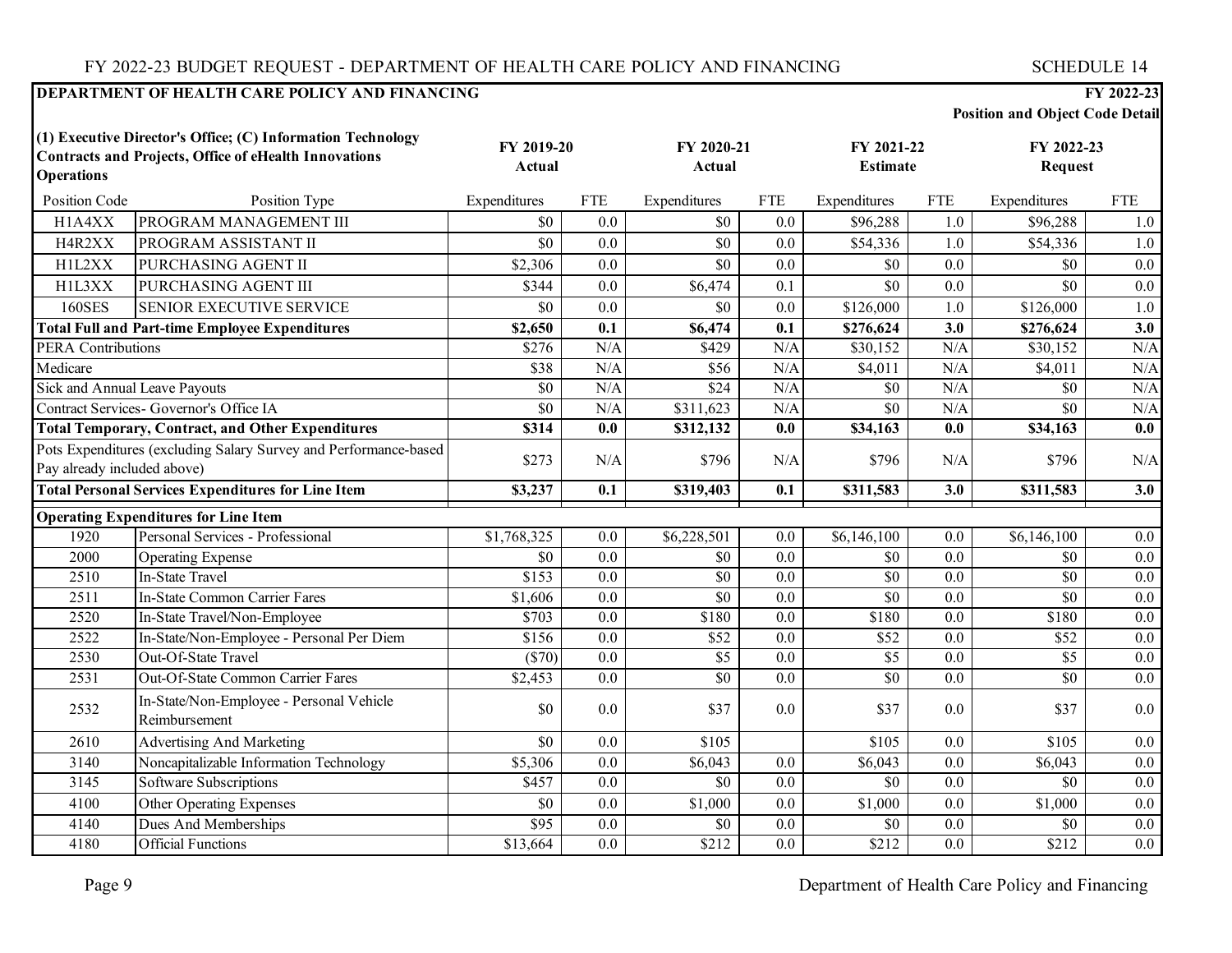#### **DEPARTMENT OF HEALTH CARE POLICY AND FINANCING FY 2022-23 Position and Object Code Detail** Position Code Position Type Expenditures FTE Expenditures FTE Expenditures FTE Expenditures FTE **(1) Executive Director's Office; (C) Information Technology Contracts and Projects, Office of eHealth Innovations Operations FY 2020-21 Actual FY 2022-23 Request FY 2019-20 Actual FY 2021-22 Estimate** 4220 Registration Fees \$3,062 0.0 \$528 0.0 \$528 0.0 \$528 0.0 5775 State Grant/Contract Intrafund \$138,227 0.0 \$0 0.0 \$0 0.0 \$0 0.0 \$0 0.0 \$0 0.0 **\$1,934,138 0.0 \$6,236,663 0.0 \$6,154,262 0.0 \$6,154,262 0.0 \$1,937,375 0.1 \$6,556,066 0.1 \$6,465,846 3.0 \$6,465,846 3.0 \$2,818,154 2.7 \$9,610,170 2.7 \$6,465,845 3.0 \$6,465,845 3.0 \$880,779 1 2.6 1 \$3,054,104 1 2.6 1 0.0 1 1 0.0 1 1 0.0 1 1 0.0 Total Spending Authority for Line Item Amount Under/(Over) Expended Total Operating Expenditures for Line Item Total Expenditures for Line Item**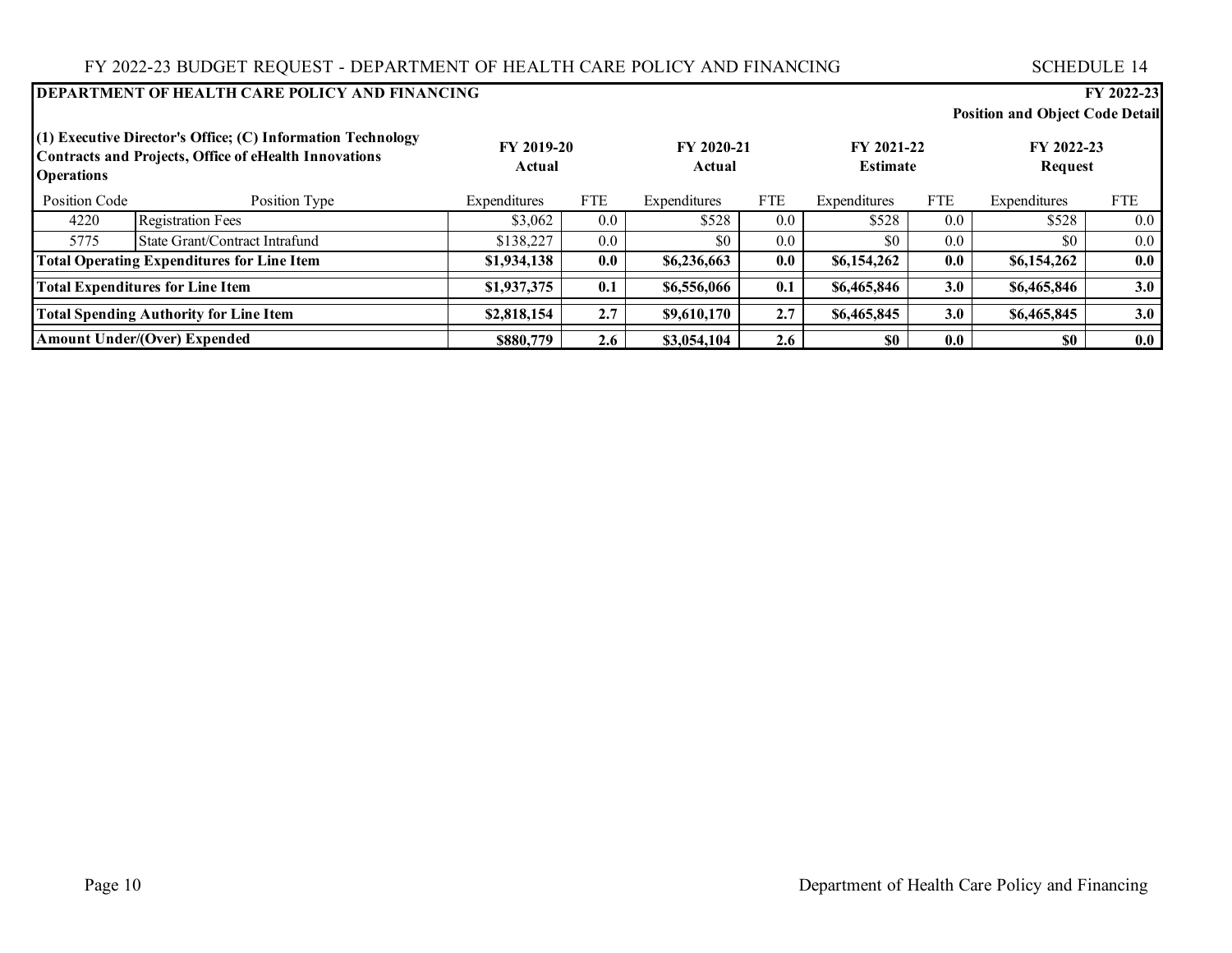| <b>Position and Object Code Detail</b> |  |  |  |  |  |
|----------------------------------------|--|--|--|--|--|
|----------------------------------------|--|--|--|--|--|

| <b>Personal Services</b> | (4) Office of Community Living; (A) Division of Intellectual<br>and Developmental Disabilities; (1) Administrative Costs, | FY 2019-20<br>Actual    |      | FY 2020-21<br>Actual |            | FY 2021-22<br><b>Estimate</b> |                   | FY 2022-23<br><b>Request</b> |            |
|--------------------------|---------------------------------------------------------------------------------------------------------------------------|-------------------------|------|----------------------|------------|-------------------------------|-------------------|------------------------------|------------|
| Position Code            | Position Type                                                                                                             | Expenditures            | FTE  | Expenditures         | <b>FTE</b> | Expenditures                  | <b>FTE</b>        | Expenditures                 | <b>FTE</b> |
| H8A1XX                   | <b>ACCOUNTANT I</b>                                                                                                       | \$7,987                 | 0.2  | \$41,717             | 0.9        | \$41,717                      | 0.9               | \$41,717                     | 0.9        |
| H8A2XX                   | <b>ACCOUNTANT II</b>                                                                                                      | \$23,053                | 0.5  | \$0                  | 0.0        | \$0                           | 0.0               | \$0                          | 0.0        |
| H1B2XX                   | <b>ADMINISTRATOR II</b>                                                                                                   | \$17,025                | 0.4  | \$0                  | 0.0        | \$0                           | 0.0               | \$0                          | 0.0        |
| H1B3XX                   | <b>ADMINISTRATOR III</b>                                                                                                  | \$88,204                | 1.6  | \$51,420             | 1.0        | \$51,420                      | 1.0               | \$51,420                     | 1.0        |
| H1B4XX                   | <b>ADMINISTRATOR IV</b>                                                                                                   | \$655,045               | 13.9 | \$638,207            | 9.3        | \$825,991                     | 12.1              | \$962,560                    | 14.1       |
| H1B5XX                   | <b>ADMINISTRATOR V</b>                                                                                                    | \$178,244               | 1.9  | \$228,456            | 3.3        | \$228,456                     | 3.3               | \$228,456                    | 3.3        |
| H1C3XX                   | <b>ANALYST III</b>                                                                                                        | \$54,879                | 1.0  | \$38,136             | 0.7        | \$38,136                      | 0.7               | \$38,136                     | 0.7        |
| H1C4XX                   | <b>ANALYST IV</b>                                                                                                         | \$94,674                | 1.4  | \$112,389            | 1.8        | \$112,389                     | 1.8               | \$112,389                    | 1.8        |
| H1G4XX                   | <b>COMPLIANCE SPECIALIST IV</b>                                                                                           | \$90,322                | 1.3  | \$20,747             | 0.3        | \$20,747                      | 0.3               | \$20,747                     | 0.3        |
| H1R3XX                   | POLICY ADVISOR III                                                                                                        | \$103,275               | 1.9  | \$88,751             | 1.8        | \$88,751                      | 1.8               | \$88,751                     | 1.8        |
| H1R4XX                   | POLICY ADVISOR IV                                                                                                         | \$140,403               | 2.0  | \$100,828            | 1.5        | \$100,828                     | 1.5               | \$100,828                    | 1.5        |
| H1R4XX                   | POLICY ADVISOR V                                                                                                          | \$0                     | 0.0  | \$13,795             | 0.2        | \$13,795                      | 0.2               | \$13,795                     | 0.2        |
| H4R1XX                   | PROGRAM ASSISTANT I                                                                                                       | \$60,412                | 1.0  | \$74,977             | 1.4        | \$74,977                      | 1.4               | \$74,977                     | 1.4        |
| H4R2XX                   | PROGRAM ASSISTANT II                                                                                                      | \$70,123                | 1.2  | \$22,539             | 0.4        | \$22,539                      | 0.4               | \$22,539                     | 0.4        |
| H1A2XX                   | PROGRAM MANAGEMENT I                                                                                                      | \$323,944               | 3.6  | \$385,366            | 4.6        | \$385,366                     | 4.6               | \$385,366                    | 4.6        |
| H1A3XX                   | PROGRAM MANAGEMENT II                                                                                                     | \$278,704               | 2.9  | \$361,101            | 3.6        | \$361,101                     | 3.6               | \$361,101                    | 3.6        |
| H1A4XX                   | PROGRAM MANAGEMENT III                                                                                                    | \$138,278               | 1.6  | \$126,322            | 1.0        | \$126,322                     | 1.0               | \$126,322                    | 1.0        |
| H1L3XX                   | PURCHASING AGENT III                                                                                                      | \$31,844                | 0.6  | \$50,905             | 1.0        | \$50,905                      | 1.0               | \$50,905                     | 1.0        |
| H1L4XX                   | PURCHASING AGENT IV                                                                                                       | \$7,156                 | 0.1  | \$0                  | 0.0        | \$0                           | 0.0               | \$0                          | 0.0        |
| H8G4XX                   | RATE/FINANCIAL ANLYST III                                                                                                 | \$63,450                | 0.8  | \$0                  | 0.0        | \$0                           | 0.0               | \$0                          | 0.0        |
| I1B3XX                   | STATISTICAL ANALYST III                                                                                                   | \$150,044               | 2.0  | \$145,390            | 1.8        | \$145,390                     | 1.8               | \$145,390                    | 1.8        |
|                          | <b>Total Full and Part-time Employee Expenditures</b>                                                                     | $\overline{82,577,066}$ | 39.7 | \$2,501,046          | 34.7       | \$2,688,830                   | $\overline{37.5}$ | \$2,825,399                  | 39.5       |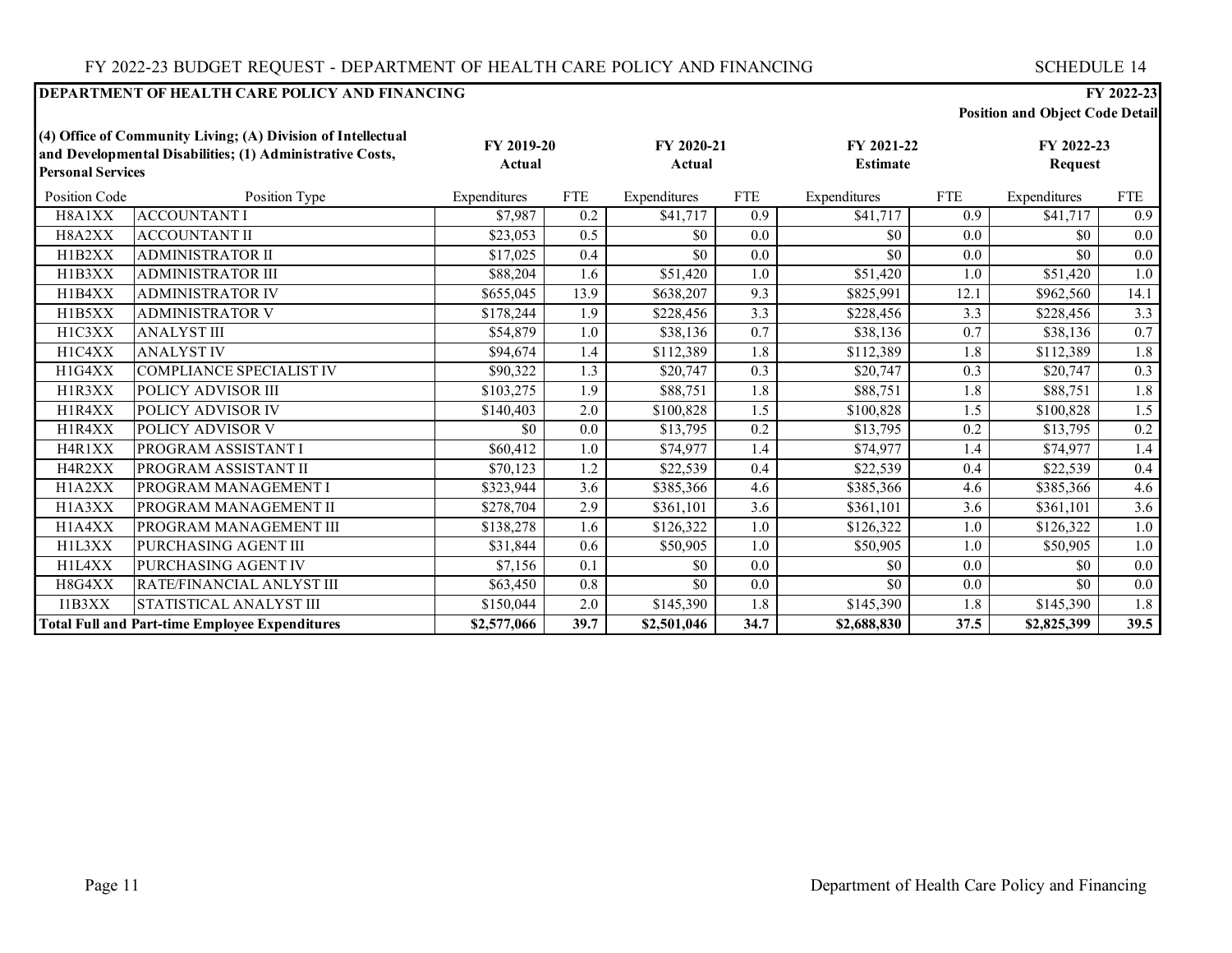| <b>Position and Object Code Detail</b> |
|----------------------------------------|
|                                        |

| (4) Office of Community Living; (A) Division of Intellectual<br>and Developmental Disabilities; (1) Administrative Costs,<br><b>Personal Services</b> |                                                                                                                                           | FY 2019-20<br>Actual |            | FY 2020-21<br>Actual |            | FY 2021-22<br><b>Estimate</b> |            | FY 2022-23<br>Request |            |
|-------------------------------------------------------------------------------------------------------------------------------------------------------|-------------------------------------------------------------------------------------------------------------------------------------------|----------------------|------------|----------------------|------------|-------------------------------|------------|-----------------------|------------|
| Position Code                                                                                                                                         | Position Type                                                                                                                             | Expenditures         | <b>FTE</b> | Expenditures         | <b>FTE</b> | Expenditures                  | <b>FTE</b> | Expenditures          | <b>FTE</b> |
| <b>PERA Contributions</b>                                                                                                                             |                                                                                                                                           | \$276,498            | N/A        | \$292,392            | N/A        | \$293,082                     | N/A        | \$307,969             | N/A        |
| Medicare                                                                                                                                              |                                                                                                                                           | \$41,909             | N/A        | \$39,452             | N/A        | \$38,988                      | N/A        | \$40,968              | N/A        |
| Sick and Annual Leave Payouts                                                                                                                         |                                                                                                                                           | \$1,410              | N/A        | \$18,814             | N/A        | \$18,814                      | N/A        | \$18,814              | N/A        |
| <b>Contract Services</b>                                                                                                                              |                                                                                                                                           | \$1,108              | N/A        | \$0                  | N/A        | SO.                           | N/A        | \$0                   | N/A        |
| Employee Cash Incentive Awards                                                                                                                        |                                                                                                                                           | \$700                | N/A        | \$450                | N/A        | \$450                         | N/A        | \$450                 | N/A        |
| <b>Other Retirement Plans</b>                                                                                                                         |                                                                                                                                           | \$21,965             | N/A        | \$4,805              | N/A        | \$4,805                       | N/A        | \$4,805               | N/A        |
|                                                                                                                                                       | <b>Total Temporary, Contract, and Other Expenditures</b>                                                                                  | \$343,590            | 0.0        | \$355,913            | 0.0        | \$356,139                     | 0.0        | \$373,006             | 0.0        |
| Pots Expenditures <sup>1</sup>                                                                                                                        |                                                                                                                                           | \$676,179            | N/A        | \$614,398            | N/A        | \$424,645                     | N/A        | \$271,208             | N/A        |
| Other Operating Expenses                                                                                                                              |                                                                                                                                           | \$1,749              | N/A        | \$0                  | N/A        | \$0                           | N/A        | \$0                   | N/A        |
| <b>Total Expenditures for Line Item</b>                                                                                                               |                                                                                                                                           | \$3,598,584          | 39.7       | \$3,471,358          | 34.7       | \$3,469,614                   | 37.5       | \$3,469,613           | 39.5       |
| <b>Total Spending Authority for Line Item<sup>2</sup></b>                                                                                             |                                                                                                                                           | \$3,600,329          | 40.4       | \$3,471,358          | 37.5       | \$3,469,613                   | 37.5       | \$3,469,613           | 39.5       |
| <b>Amount Under/(Over) Expended</b>                                                                                                                   |                                                                                                                                           | \$1,745              | 0.7        | S <sub>0</sub>       | 2.8        | SO.                           | 0.0        | \$0                   | 0.0        |
|                                                                                                                                                       | Actual Year Pots expenditures exclude Salary Survey and Performance-based Pay. Estimate and Request Year Pots expenditures are estimated. |                      |            |                      |            |                               |            |                       |            |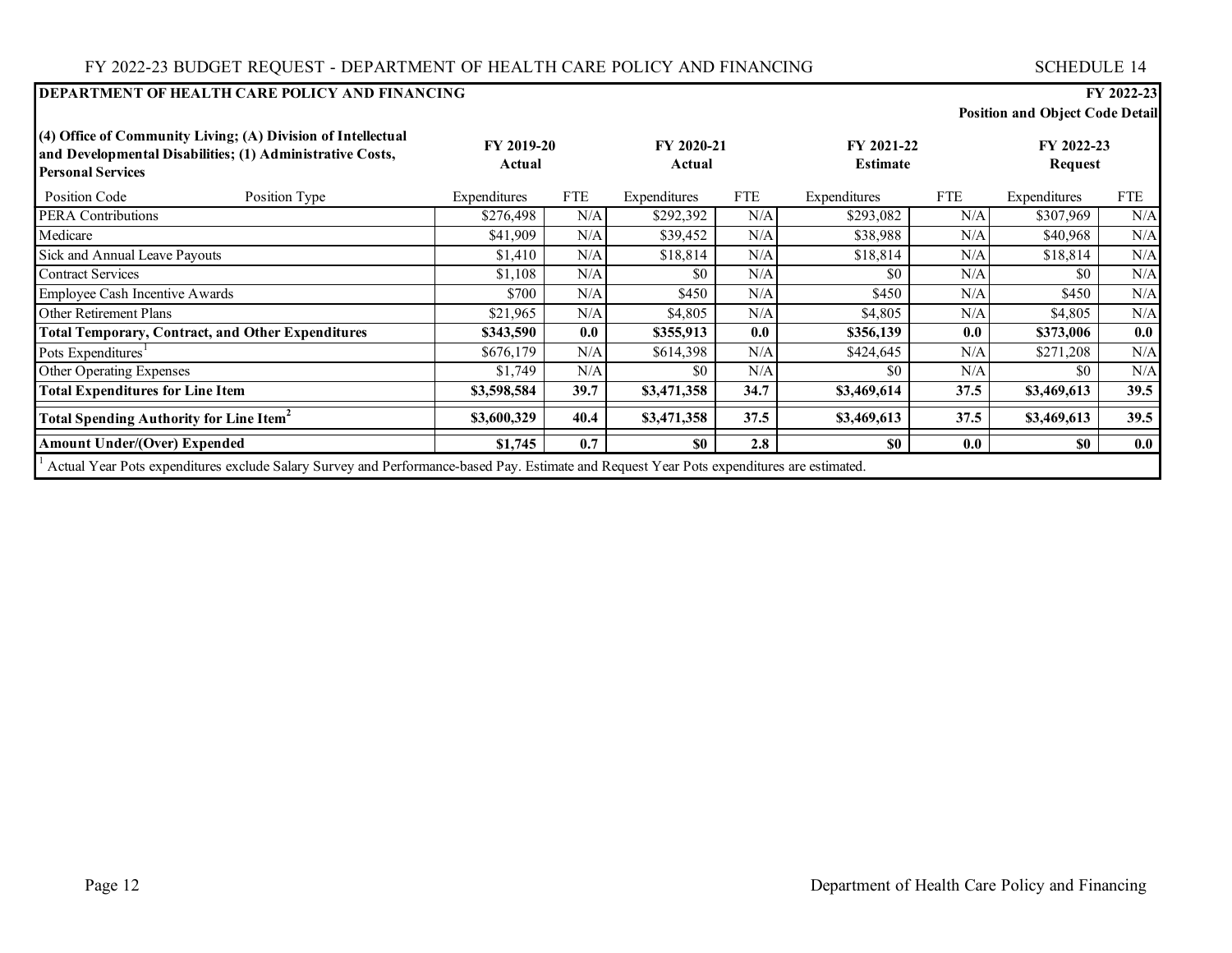**(4) Office of Community Living; (A) Division of Intellectual and Developmental Disabilities; (1) Administrative Costs, Operating Expenses**

| <b>Object Code</b> | <b>Object Code Description</b>                              | FY 2019-20<br>Actual | FY 2020-21<br>Actual | FY 2021-22<br><b>Estimate</b> | FY 2022-23<br><b>Request</b> |
|--------------------|-------------------------------------------------------------|----------------------|----------------------|-------------------------------|------------------------------|
| 1920               | Personal Services - Professional                            | \$363                | \$1,184              | \$0                           | \$0                          |
| 2000               | <b>Operating Expense</b>                                    | \$0                  | \$0                  | \$186,095                     | \$186,095                    |
| 2220               | <b>Building Maintenance</b>                                 | \$0                  | \$0                  | \$0                           | \$0                          |
| 2252               | Rental/Motor Pool Mile Charge                               | \$215                | \$0                  | \$0                           | \$0                          |
| 2510               | <b>In-State Travel</b>                                      | \$15,349             | \$0                  | \$0                           | \$0                          |
| 2511               | In-State Common Carrier Fares                               | \$5,598              | \$0                  | \$0                           | \$0                          |
| 2512               | In-State Personal Travel Per Diem                           | \$4,856              | \$32                 | \$32                          | \$32                         |
| 2513               | In-State Personal Vehicle Reimbursement                     | \$2,934              | \$244                | \$244                         | \$244                        |
| 2520               | In-State Travel/Non-Employee                                | \$0                  | \$86                 | \$86                          | \$86                         |
| 2523               | In-State/Non-Employee - Personal Vehicle<br>Reimbursement   | \$0                  | \$0                  | \$0                           | \$0                          |
| 2530               | Out-Of-State Travel                                         | \$7,012              | \$0                  | \$0                           | \$0                          |
| 2531               | <b>Out-Of-State Common Carrier Fares</b>                    | \$6,041              | \$0                  | \$0                           | \$0                          |
| 2532               | Out-Of-State Personal Travel Per Diem                       | \$1,686              | \$0                  | \$0                           | \$0                          |
| 2610               | <b>Advertising And Marketing</b>                            | \$4,761              | \$9,165              | \$9,165                       | \$9,165                      |
| 2631               | Communication Charges - Office Of Information<br>Technology | \$4,202              | \$562                | \$562                         | \$562                        |
| 2670               | <b>Education Services From Higher Education Enterprises</b> | \$3,199              | \$4,606              | \$4,606                       | \$4,606                      |
| 2680               | Printing and Reproduction Services                          | \$18,152             | \$0                  | \$0                           | \$0                          |
| 2810               | Freight                                                     | \$6,581              | \$0                  | \$0                           | \$0                          |
| 2820               | <b>Purchased Services</b>                                   | \$0                  | \$244                | \$244                         | \$244                        |
| 3110               | Supplies & Materials                                        | \$120                | \$0                  | \$0                           | \$0                          |
| 3120               | Books/Periodicals/Subscriptions                             | \$840                | \$1,451              | \$1,451                       | \$1,451                      |